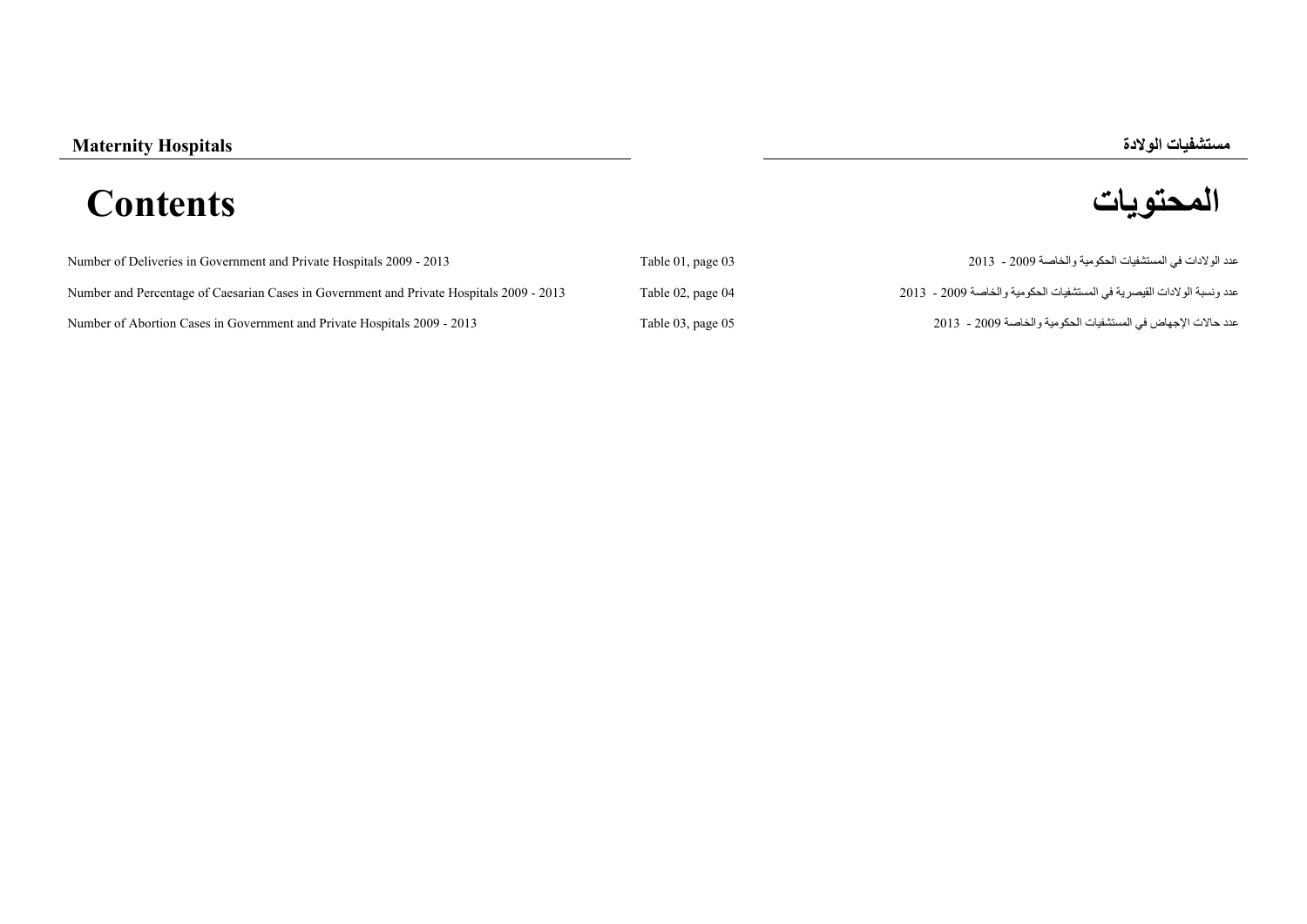## **جدول 01 Table عدد الوالدات في المستشفيات الحكومية <sup>و</sup> الخاصة 2009 - 2013 Number of Deliveries in Government and Private Hospitals 2009 - 2013**

<span id="page-1-0"></span>

| <b>Description</b>                             | 2013   | 2012   | 2011      | 2010      | 2009      | البيان                                          |
|------------------------------------------------|--------|--------|-----------|-----------|-----------|-------------------------------------------------|
| <b>Government Hospitals</b>                    | 16,206 | 15,354 | 12,170    | 12,875    | 15,279    | المستشفيات الحكومية                             |
|                                                |        |        |           |           |           |                                                 |
| Ministry of Health Hospitals                   | 9,791  | 10,182 | 8,411     | 9,349     | 11,550    | مستشفيات وزارة الصحة                            |
| King Hamad University Hospital                 | 2,458  | 1,229  | <b>NA</b> | <b>NA</b> | <b>NA</b> | مستشفى الملك حمد الجامعي                        |
| Bahrain Defence Force - Royal Medical Services | 3,957  | 3,943  | 3,759     | 3,526     | 3,729     | قوة دفاع البحرين - قيادة الخدمات الطبية الملكية |
| <b>Private Hospitals</b>                       | 3,212  | 3,048  | 2,363     | 2,338     | 2,340     | المستشفيات الخاصة                               |
| International Hospital of Bahrain              | 101    | 138    | 177       | 179       | 321       | مستشفى البحرين الدولي                           |
| American Mission Hospital                      | 577    | 593    | 405       | 673       | 758       | مستشفى الأرسالية الأمريكية                      |
| Awali Hospital                                 | 172    | 170    | 173       | 133       | 135       | مستشفى العوالى                                  |
| Ibn Al-Nafees Hospital                         | 584    | 459    | 418       | 391       | 347       | مستشفى إبن النفيس                               |
| <b>Bahrain Specialist Hospital</b>             | 646    | 656    | 785       | 735       | 624       | مستشفى البحرين التخصصي                          |
| Noor Specialist Hospital                       | 35     | 51     | 66        | 80        | 69        | مستشفى نور التخصصي                              |
| Al-Hilal Hospital                              | 251    | 226    | 125       | 33        | 28        | مستشفى الهلال                                   |
| Al-Kindi Specialised Hospital                  | 129    | 146    | 147       | 114       | 58        | مستشفى الكندي التخصصى                           |
| Royal Bahrain Hospital                         | 717    | 609    | 67        | <b>NA</b> | <b>NA</b> | مستشفى رويال البحرين                            |
| At Home and On route to Hospital               | 51     | 68     | 60        | 91        | 81        | في المنزل وفي الطريق الي المستشفي               |
| <b>Total</b>                                   | 19,469 | 18,470 | 14,593    | 15,304    | 17,700    | الحملة                                          |
| Abroad Deliveries (Bahraini only)              | 355    | 353    | 427       | 395       | 418       | خارج البحرين ( للبحر ينيين فقط )                |
| <b>Total</b>                                   | 19,824 | 18,823 | 15,020    | 15,699    | 18,118    | الحملة                                          |

المصدر : :source

- Birth and Death Registration System database

مالحظة : :Note

يبين الجدول بيانات عدد الولادات فقط وقد تتضمن الولادة الواحدة (محمدة ,only deliveries only deliveries only deliveries only deliveries only deliveries only deliveries only deliveries only a delivery may include one or more births (twins ... etc.). . (الخ .... كالتوأم (مولود من أكثر لمعرفة بيانات المواليد يمكن الرجوع إلى فصل " اإلحصاءات الحيوية " . .chapter" Statistics Vital "to refer ,births about information For ر .<br>- قاعدة بيانات نظام تسجيل المواليد والوفيات - Hospitals data (government and private) والخاصة الحكومية والخاصة الحكومية والخاصة الحكومية والخاصة المستشفيات بيانات المستشفيات الحكومية والخاصة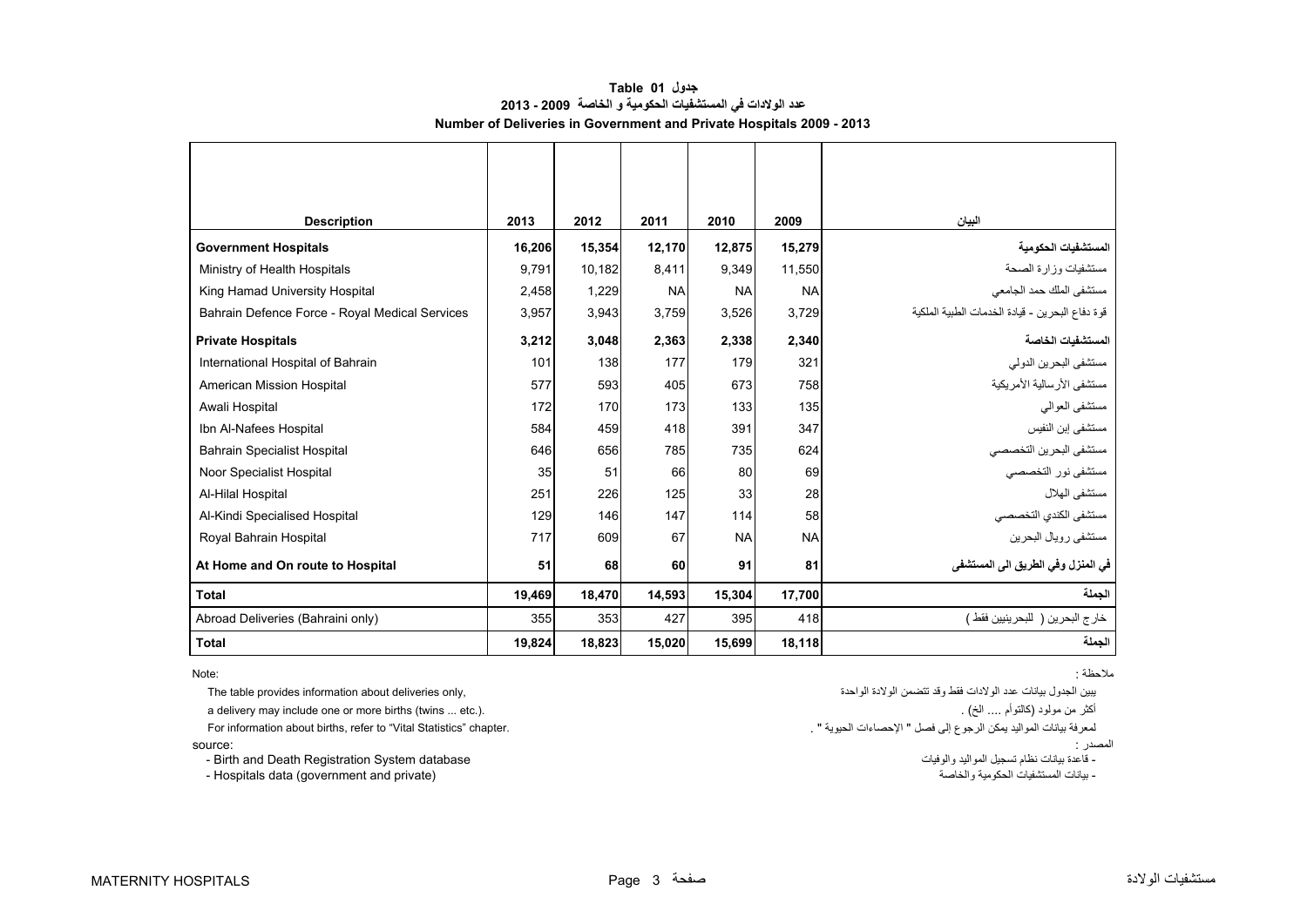| جدول Table 02                                                                            |
|------------------------------------------------------------------------------------------|
| عدد ونسبة الولادات القيصرية في المستشفيات الحكومية و الخاصة 2009 - 2013                  |
| Number and Percentage of Caesarian Cases in Government and Private Hospitals 2009 - 2013 |

<span id="page-2-0"></span>

|                                                | 2013 |       | 2012 |       | 2011            |           | 2010            |           | 2009      |           |                                                 |
|------------------------------------------------|------|-------|------|-------|-----------------|-----------|-----------------|-----------|-----------|-----------|-------------------------------------------------|
|                                                |      |       |      |       |                 |           |                 |           |           |           |                                                 |
|                                                |      | العدد |      | العدد |                 | العدد     |                 | العدد     |           | العدد     |                                                 |
| <b>Description</b>                             | %    | No.   | %    | No.   | %               | No.       | %               | No.       | %         | No.       | البيان                                          |
| <b>Government Hospitals</b>                    | 21   | 3,399 | 23   | 3.511 | <b>26</b>       | 3,189     | 25              | 3.178     | 21        | 3,267     | المستشفيات الحكومية                             |
|                                                | 19   | 1.842 | 23   | 2,339 | 27              | 2,296     | 25              | 2,330     | 21        | 2,397     |                                                 |
| Ministry of Health Hospitals                   |      |       |      |       |                 |           |                 |           |           |           | مستشفيات وزارة الصحة                            |
| King Hamad University Hospital                 | 22   | 552   | 21   | 254   | <b>NA</b>       | <b>NA</b> | <b>NA</b>       | <b>NA</b> | <b>NA</b> | <b>NA</b> | مستشفى الملك حمد الجامعي                        |
| Bahrain Defence Force - Royal Medical Services | 25   | 1,005 | 23   | 918   | 24              | 893       | 24              | 848       | 23        | 870       | قوة دفاع البحرين - قيادة الخدمات الطبية الملكية |
| <b>Private Hospitals</b>                       | 40   | 1,302 | 40   | 1,204 | 47              | 1,112     | 40              | 931       | 40        | 908       | المستشفيات الخاصة                               |
| International Hospital of Bahrain              | 48   | 48    | 49   | 67    | 39              | 69        | 46              | 83        | 39        | 125       | مستشفى البحرين الدولي                           |
| American Mission Hospital                      | 39   | 226   | 35   | 208   | 70              | 283       | 43              | 291       | 47        | 356       | مستشفى الأرسالية الأمريكية                      |
| Awali Hospital                                 | 48   | 83    | 46   | 79    | 40              | 70        | 35              | 46        | 21        | 29        | مستشفى العوالي                                  |
| Ibn Al-Nafees Hospital                         | 39   | 229   | 36   | 165   | 39              | 163       | 20              | 80        | 27        | 95        | مستشفى إبن النفيس                               |
| <b>Bahrain Specialist Hospital</b>             | 38   | 248   | 43   | 281   | 39              | 308       | 43              | 319       | 40        | 248       | مستشفى البحرين التخصصي                          |
| Noor Specialist Hospital                       | 57   | 20    | 57   | 29    | 62              | 41        | 45              | 36        | 57        | 39        | مستشفى نور التخصصي                              |
| Al-Hilal Hospital                              | 53   | 134   | 50   | 113   | 71              | 89        | 45              | 15        | 57        | 16        | مستشفى الهلال                                   |
| Al-Kindi Specialised Hospital                  | 60   | 78    | 53   | 78    | 50              | 74        | 54              | 61        | 62        | 36        | مستشفى الكندي التخصصي                           |
| Royal Bahrain Hospital                         | 33   | 236   | 30   | 184   | 22              | 15        | <b>NA</b>       | <b>NA</b> | <b>NA</b> | <b>NA</b> | مستشفى رويال البحرين                            |
| <b>Total</b>                                   | 24   | 4,701 | 26   | 4,715 | 30 <sup>1</sup> | 4,301     | 27              | 4,109     | 24        | 4,175     | الجملة                                          |
| Abroad Deliveries (Bahraini only)              | 21   | 75    | 30   | 106   | 26              | 109       | 22              | 86        | 26        | 109       | خار ج البحرين (   للبحر ينيين فقط )             |
| <b>Total</b>                                   | 24   | 4,776 | 26   | 4,821 | 29              | 4,410     | 27 <sup>1</sup> | 4,195     | 24        | 4.284     | الجملة                                          |

ملاحظات : البيانات لاتشمل الولادات في المنزل وفي الطريق الى المستشفى .

المصدر : :source \_\_\_<br>- قاعدة بيانات نظام تسجيل المواليد والوفيات<br>- بيانات المستشفيات الحكومية والخاصمة

- Birth and Death Registration System database

Notes: excluding deliveries at Home and On route to Hospital .

- Hospitals data (government and private)